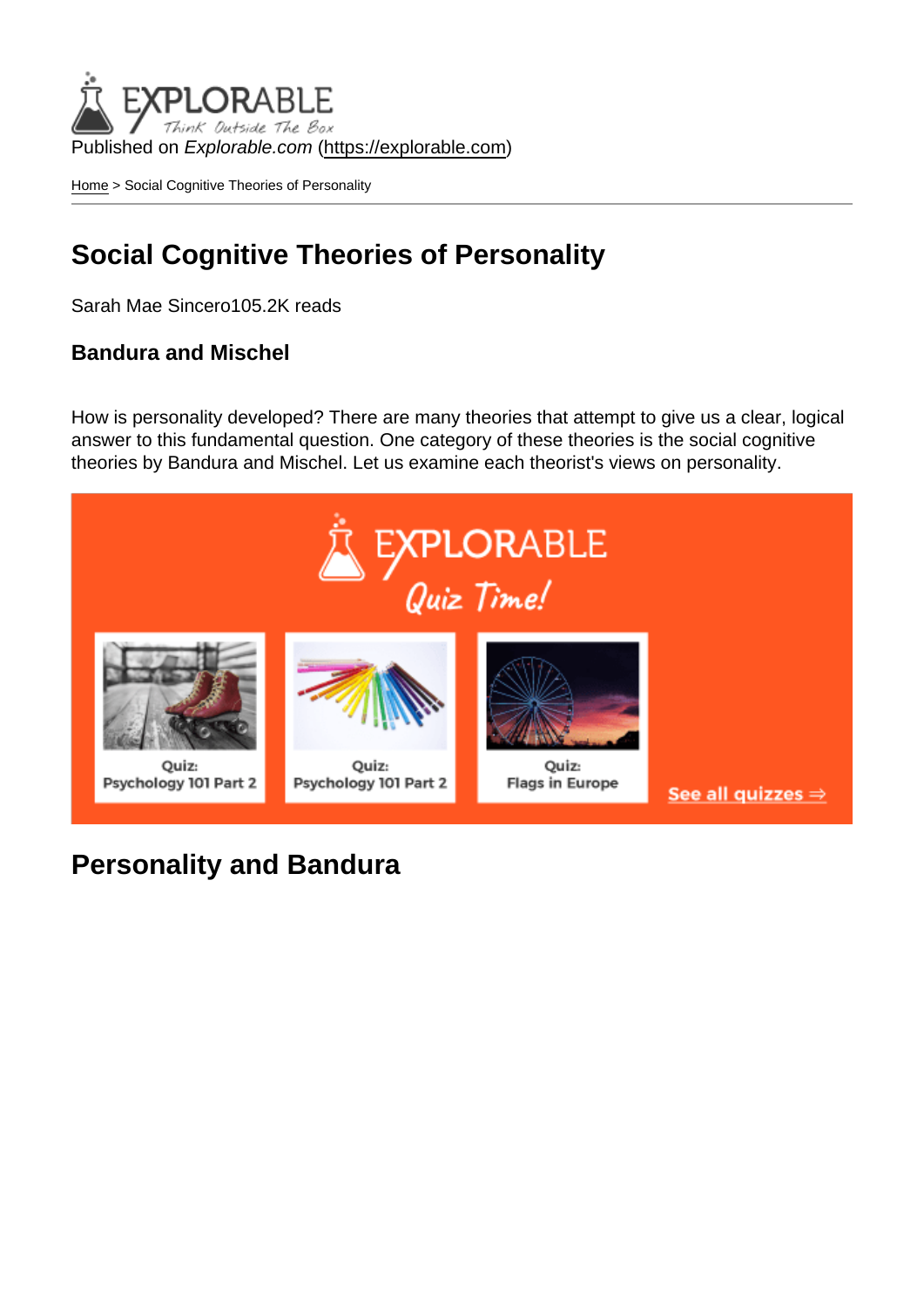In his social cognitive theory of personality, Bandura included the concept of observational learning as one of the main theoretical points. He argued that reinforcement does not simply work as a mechanism, but it is actually the provider of information of the next reinforcement to be given once the behavior is repeated. Bandura pointed out that in order for the individual to repeat an agreeable behavior, he must include his intellectual processes, in contrast with Skiner's belief that thinking only occurs inside a "black box". In this sense, Bandura agreed that environment causes behavior, but behavior can also cause environment. This chief concept in his theory is called reciprocal determinism. Bandura's approach to personality can be gleaned by this situation: Suppose an adolescent shows his aggressive personality trait because he is maltreated by his peers. When this person expresses his aggression by way of violent acts, he can trigger either a higher level of aggression or fear inside his peers' minds, therefore changing his environment.

After theorizing that personality as revealed in his behavior and environment belong to a twoway process, Bandura later proposed that there is a third factor that must be considered in this kind of interaction- the person's psychological processes. He said that our capacity to process language and images and other sensory stimuli in our minds have an effect on how we behave, how we develop our personality traits, and thus, how we affect our environment. When he introduced this concept, he became included in the behaviorist-cognitivist circle of psychologists.

## **Personality and Mischel**

Somehow similar to Bandura's proposal, Walter Mischel's Theory of Personality states that an individual's behavior is influenced by two things- the specific attributes of a given situation and the manner in which he perceives the situation. In contrast to the traditional social cognitive theories, Mischel argued that a person only behaves in a similar manner whenever these actions are highly probable to yield into the same results. He emphasized that we have individual differences, so our values and expectancies must be consider in predicting a person's behavior and personality.

According to Mischel, there are five person variables that contribute to the conditions of a specific situation. They are used in predicting how a person will most likely behave.

1.

**Competencies** - our intellectual capabilities as well as social skills.

2.

**Cognitive Strategies** - the different perceptions of a specific event. For instance, what may be "threatening" for you may be "challenging" to another person.

3.

**Expectancies** - the expected results of different behaviors that are realized by the person inside his mind.

4.

**Subjective Values** - the respective value of each possible outcomes of various behaviors.